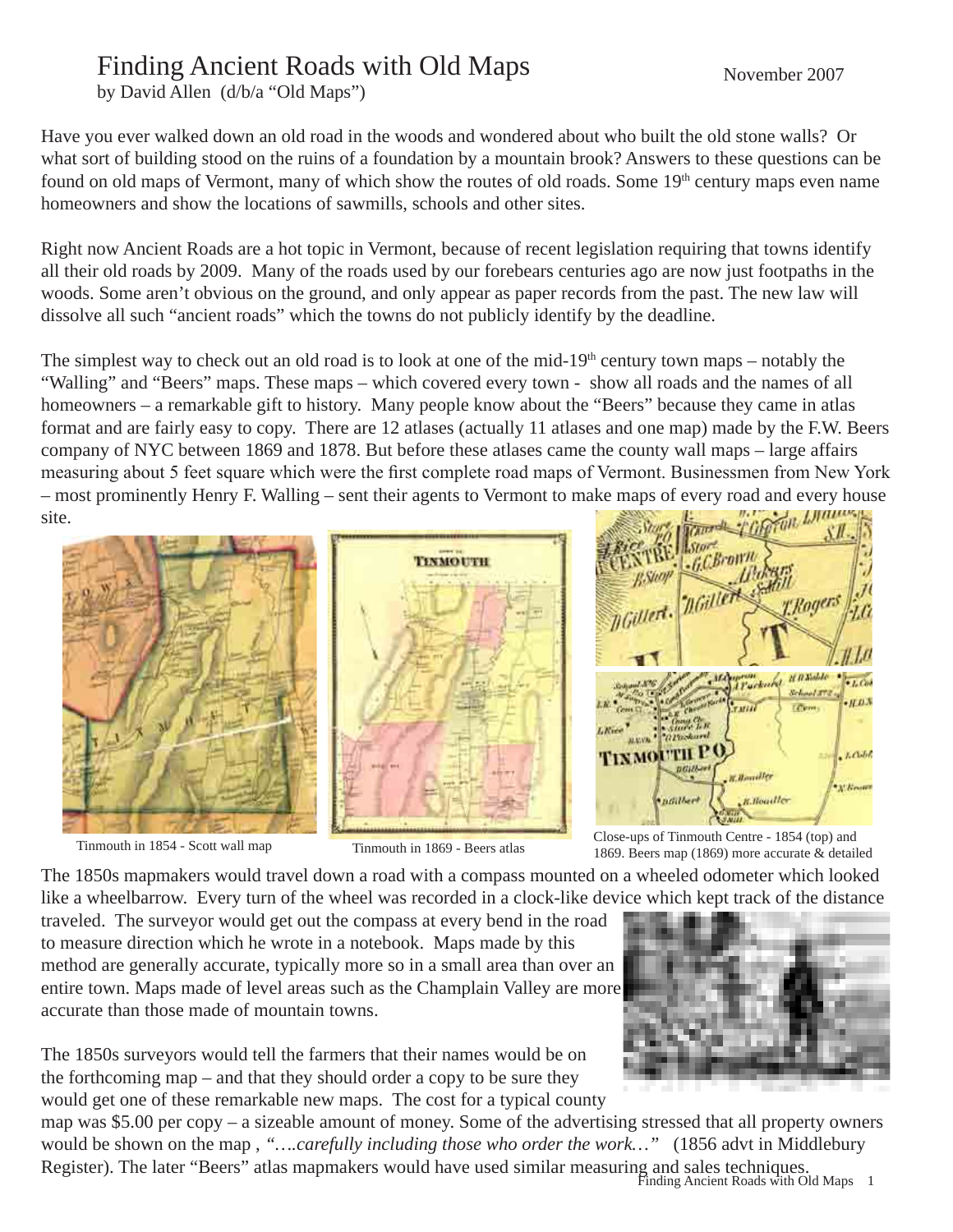These maps are the best evidence that a road was public in the past. The Beers and Wallings are quite accurate and, because they show farmsteads, indicate that the roads are in fact public. Most roads leading to or past houses are public roads.

There are other maps besides these two, but fewer details come from them. These include the old USGS topographical maps, the 1880s "Gazetteer" maps", the 1860 map of the State of Vermont, and several less detailed maps – such as the 1810 and 1796 "Whitelaw" maps and the 1789 Blodget map. Principal villages also had bird's eye views (1880s) and fire insurance maps (early 1900s).

The old USGS topographical maps are quite useful, especially the early ones. These are the federal government's highly accurate maps which mapped all the roads and land forms – the shapes of the land. It took a long time to make a good topographic map, so was almost 60 years before the whole state was mapped.. The southern and western towns were mapped first, starting in 1895 (Brattleboro).



A useful aid to studying old roads is to compare, side-by-side, the old USGS maps with the Beers atlas maps and the 1986 Vermont state AOT map, as all three of these are fairly accurate - they show the same roads in about the same locations, and all three show house site locations. The state's 1986 maps - unfortunately not maintained any more - depict every house and barn and show the public roads which served them by different patterns depending on the road. If you see a modern road on the 1986 map which is notably different than one shown on the 1870s Beers map or the 1900s USGS, it is likely that the road was moved. In a case like this, you should go out to the actual road site and see if you can find evidence of the older road. Be careful using old maps, because they can be inaccurate, but the following general statements apply. The old USGS maps were made to quite exacting standards for the time, and the Beers atlas maps are close behind them in accuracy. The Beers atlases are typically more accurate than the older wall maps from the 1850s.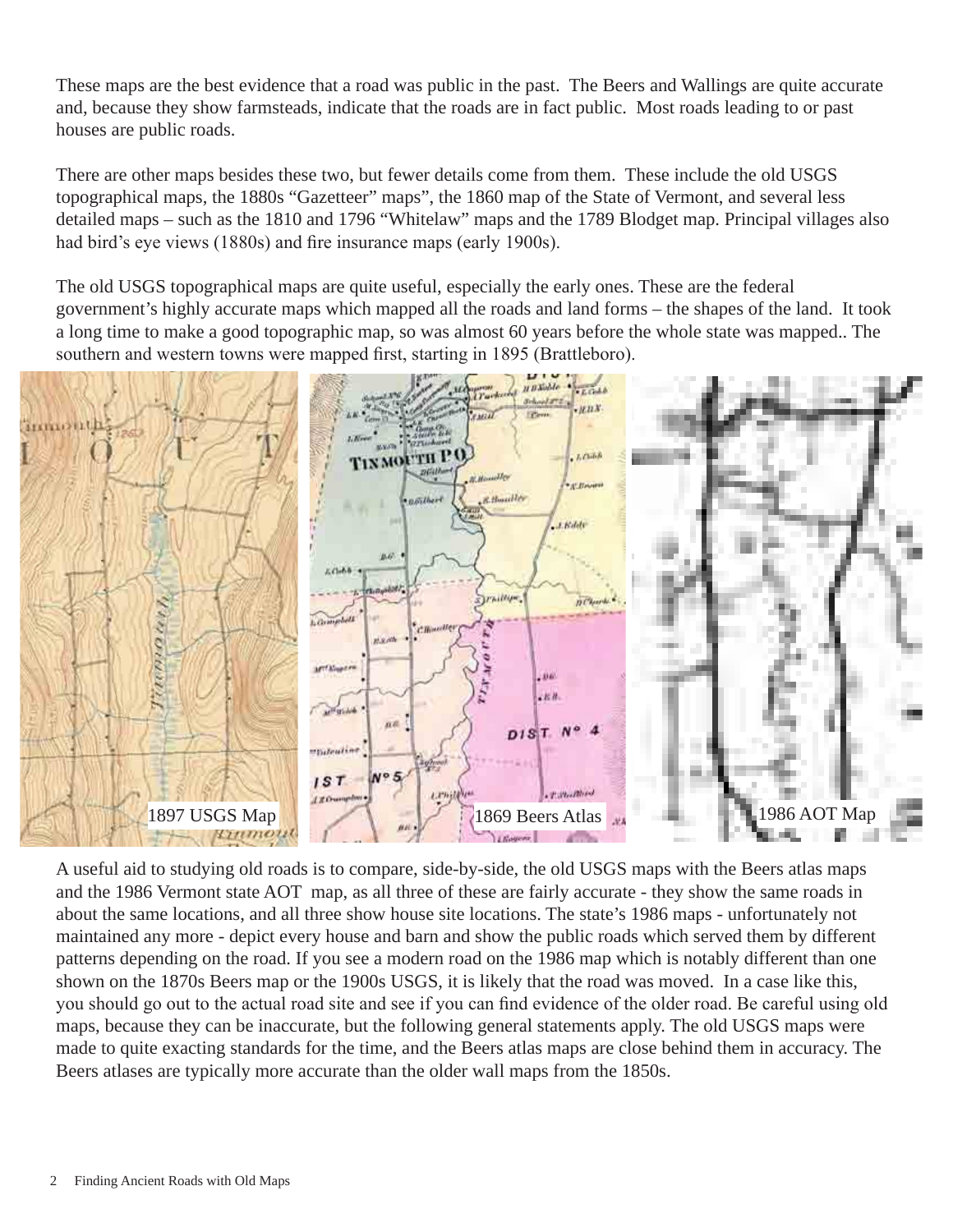Another series of maps are the county "Gazetteer" maps – small road maps bound inside books published in the mid 1880s. These maps were probably copied from the earlier Beers maps (most mapmakers copy other maps - why not?), but they do help with homeowner and business names. Every road is given a number on the map, and the text of a gazetteer has business listings and various other facts which refer to the roads (eg John Aldous, farmer, lives on road 18; rents 200 acres of farmland from Luke Hulett of Wallingford.)



TINMOUTH.

Railroad Stations are Clarendon, seven miles north-east; Wallingford, four miles east; Weet Rutland, eleven miles north, and Rutland, thirteen miles north-east.

(For Abbreviations, &c., Sex page 257.)

Aldous John, (Tinmouth,) r 18, farmer rents of E. and Luke Hulett, of Wallingford, 200.

Allen Oliver, (Tinmouth,) r 27, farm laborer.

Baker Elias S., (Danby Four Corners,) r 26, carpenter.

BALLARD JOHN T., (Tinmouth,) r 5, dairy 30 cows, breeder and dealer in Hambletonian and Black Hawk horses, and farmer 280. Ballard Wm. (Tinmouth,) r 26, farmer.

> The Gazeteer maps have road numbers, and the landowner listings include the road ("r 18") they live on.

There is a very detailed state map produced in 1860 (the first edition was 1859) by H.F. Walling, the publisher of 8 of the county maps. This state map shows every road but because of size limitations, only shows a few owner names on the map itself. Even though it is based on the county maps made during the previous six years, there are differences. Walling added a number of site names, especially manufacturing sites, and identified by name the subscribers to the map – via a table keyed to numbered house sites. For some towns there are



Road, the east-west road built a century earlier to link the Connecticut River with Lake Champlain. The road networks within towns are for the most part the same as the county maps, but there are changes – notably for the four southern counties mapped between 1854 and 1856. Those first county maps - notably the "non-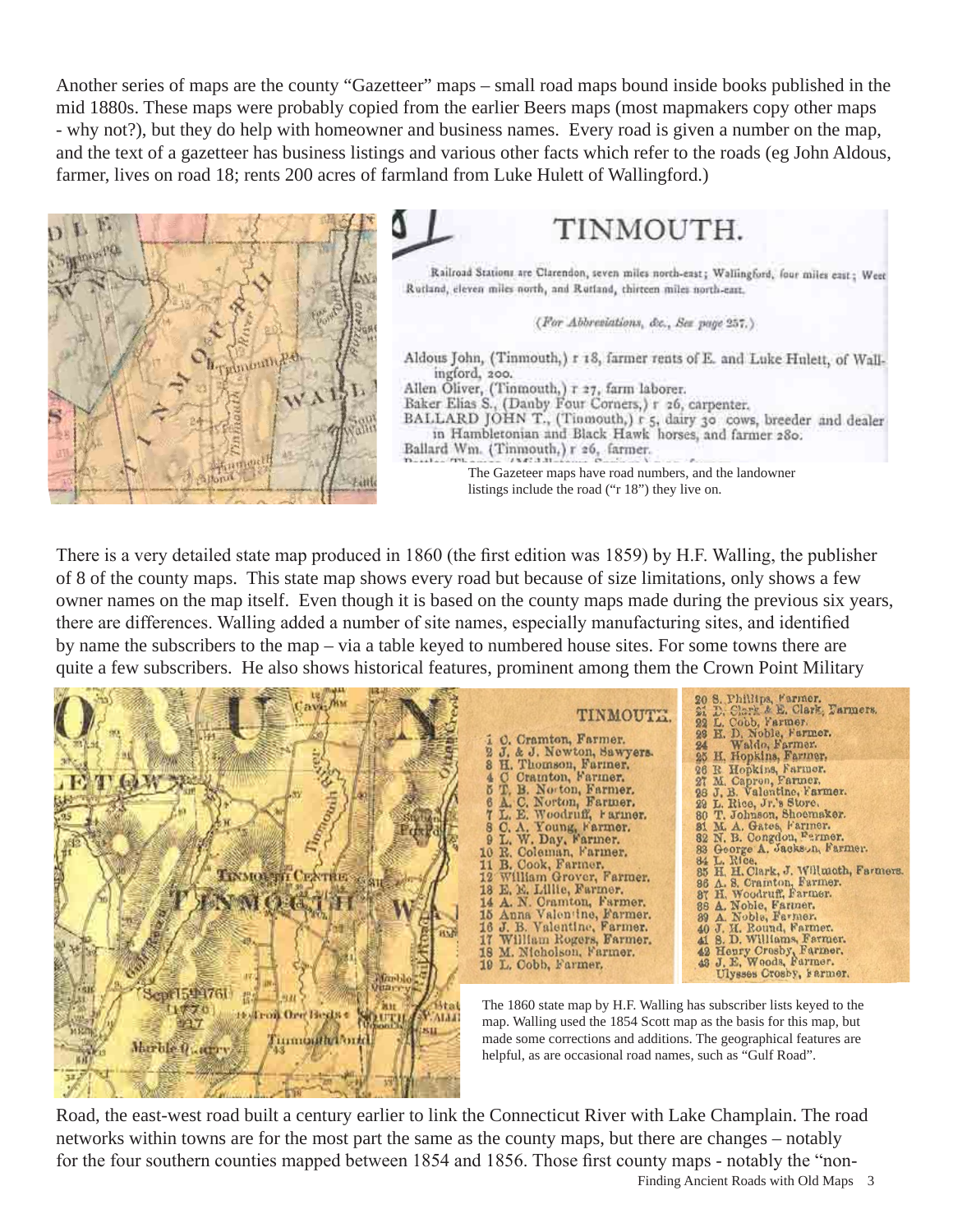Wallings" (Windham, Windsor and Rutland county) seem to have been somewhat poorly drawn. It is especially worthwhile to consult the 1860 state map to augment the county wall maps for those counties.



only. The Whitelaw map was reissued in 1810, 1821 and xxx. There are differences among these editions, but not in every town. For much of the state, the engravings are unchanges through the years, even though roads were being built, so you must be careful using general maps like these. The "main road" feature of these state maps is quite important for studying old town roads as it helps road researchers isolate possible turnpikes and very old roads from the more common town roads created in the early 1800s.

Vermont's 1789 "Blodget" map - a remarkably detailed map for its time period - should be used by anyone doing old road research. It is similar in nature to the 1796 Whitelaw map - but it is quite different. It is really the first good "road map" of Vermont, because it shows major roads in much of the state. The map also shows prominent mills, taverns, and even doctors houses - many with the names of the owners. It is not comprehensive - there are may blank towns shown where we know roads did exist, and has different information than Whitelaw's but even less. It is useful because of its age and the fact that it maps Vermont before it was a part of the USA. It is in fact the first "state" map made of any of the United States after British rule was ended.

 There is also a 1839 "Post Office" map of New England by David Burr which shows the mail routes – also presumably the main roads. The Burr map is also useful because it highlights the principal villages, Distances in miles are labelled on most roads. No town lines are shown.